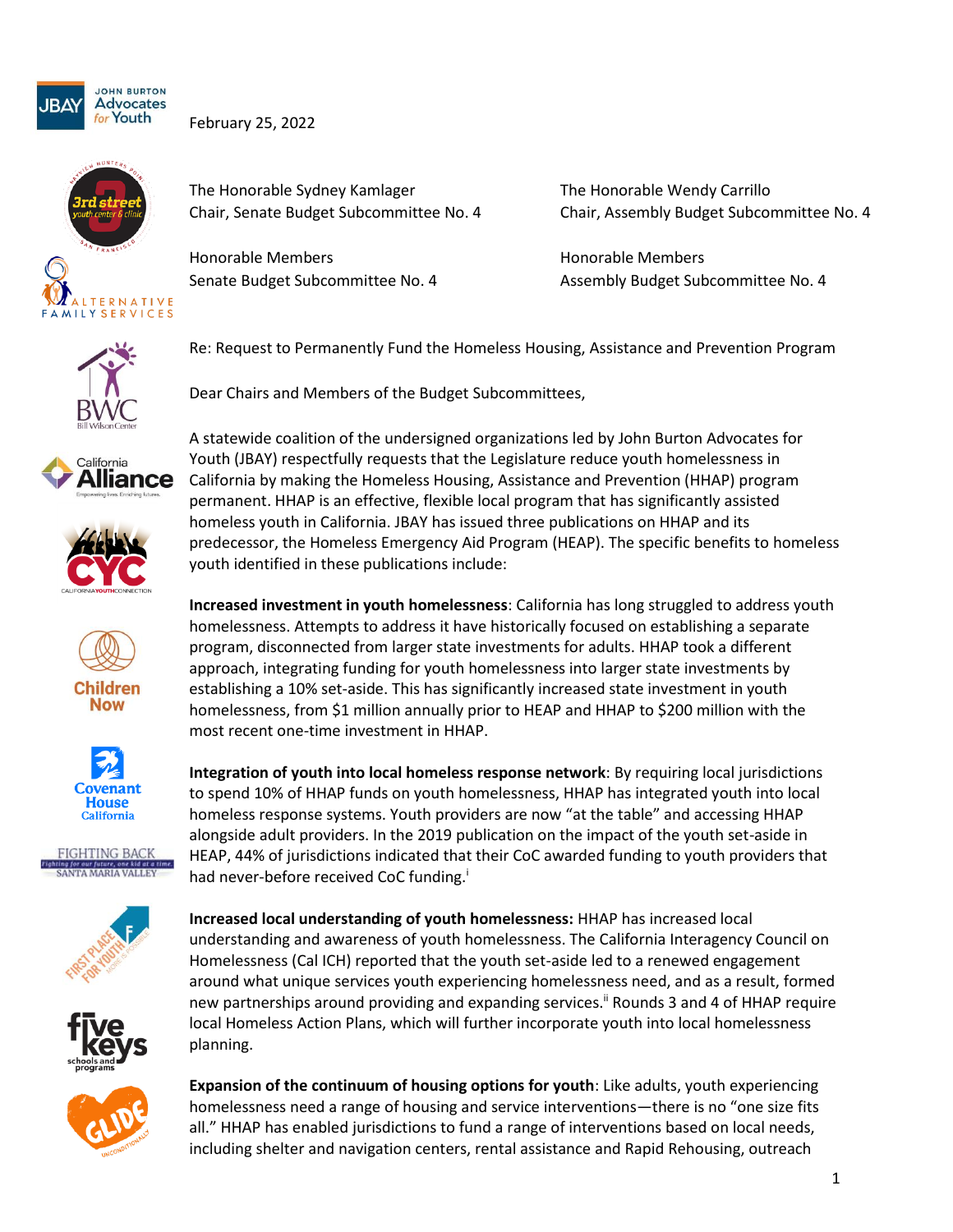























and coordination, prevention and shelter diversion, permanent housing, and more. This is a significant improvement from prior to HHAP, when a community commonly had a single "youth program." Additionally, Cal ICH reports that HHAP grantees are creating new partnerships with universities and community colleges to reach college students experiencing homelessness, a hidden population that has hit crisis levels of homelessness in recent years.<sup>iii</sup>

**Comprehensive assistance to youth experiencing homelessness:** Many youth housing programs have very narrow eligibility criteria. For example, the state's Transitional Housing Program-Plus (THP-Plus) provides supportive housing to youth who were in foster care at age 18, making youth who exited foster care at an earlier age ineligible, along with homeless youth who were never in foster care. While well-intended, narrow eligibility criteria such as these often leave youth without the assistance they require because they do not fit in the right "box." HHAP has no such restrictions and provides communities with a flexible tool to address the diverse experiences of youth experiencing homelessness, including youth who identify as LGBTQ, are survivors of commercial sexual exploitation, and young parents, among others.

**Locals support youth set-asides**: Representatives from local jurisdictions have expressed support for the youth set-aside approach and regard it as an effective way to meet the needs of homelessness youth. In 2019, JBAY surveyed CoCs and large cities about the effectiveness of the youth set-aside in HEAP; 100% of the CoCs and large cities interviewed indicated that a youth set-aside was essential.<sup>iv</sup> Without it, homeless youth would not have received an equitable share of HEAP funding.

While HHAP represents significant progress for youth experiencing homelessness in California, the housing and supportive services made possible by it will end in 2027 when HHAP expires. These local programs must be supported with a long-term, sustainable funding

source. Given HHAP's success, we strongly recommend that it serve this important role.

Sincerely,

John Burton Advocates for Youth 3rd Street Youth Center & Clinic Abode Services Alternative Family Services Antelope Valley Domestic Violence Council Bill Wilson Center California Alliance of Child & Family Services California Youth Connection Casa de Amparo Children Now Covenant House California Fighting Back Santa Maria Valley First Place for Youth Five Keys Schools and Programs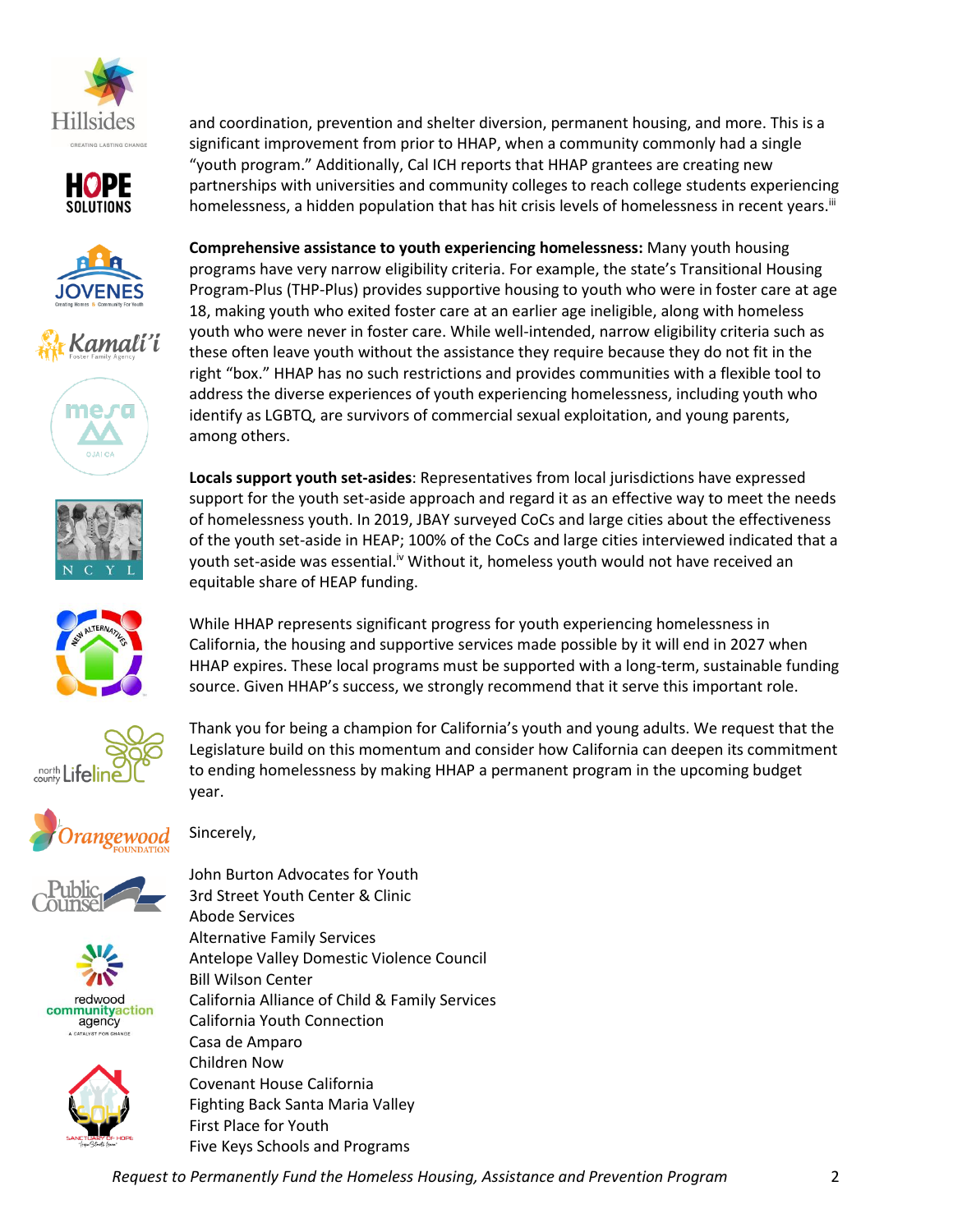























**GLIDE** Hillsides Hope Solutions Jovenes, Inc. Kamali'i Foster Family Agency, Inc. Mesa National Center for Youth Law New Alternatives, Inc. North County Lifeline Northern California Youth and Family Programs Operation SafeHouse Orangewood Foundation Public Counsel Law Center Redwood Community Action Agency Sanctuary of Hope St. Anne's Family Services **StarVista** Sycamores Tahoe Youth and Family Services The Village Family Services TLC Child & Family Services **TruEvolution** Vacaville Solano Services Corporation Volunteers of America Los Angeles Waking the Village Walden Family Services Youth Alliance Youth Law Center

Cc: Chris Woods, Office of the Senate President Pro Tempore Mareva Brown, Office of the Senate President Pro Tempore Jason Sisney, Office of the Speaker of the Assembly Kelsy Castillo, Office of the Speaker of the Assembly Jessica Bartholow, Office of Senator Skinner Tania Dikho, Office of Assembly Member Ting Genevieve Morelos, Assembly Budget Subcommittee No. 4 James Hacker, Senate Budget Subcommittee No. 4 Chantelle Denny, Senate Republican Fiscal Office Joe Shinstock, Assembly Republican Fiscal Office Eric Dietz, Assembly Republican Fiscal Office Ginni Bella Navarre, Legislative Analyst's Office Angela Short, Legislative Analyst's Office Lourdes Morales, Legislative Analyst's Office Jason Elliot, Office of the Governor Lourdes Castro Ramirez, California Business Consumer Services and Housing Agency Teresa Calvert, Department of Finance Kris Cook, Department of Finance Chris Hill, Department of Finance Brittany Thompson, Department of Finance